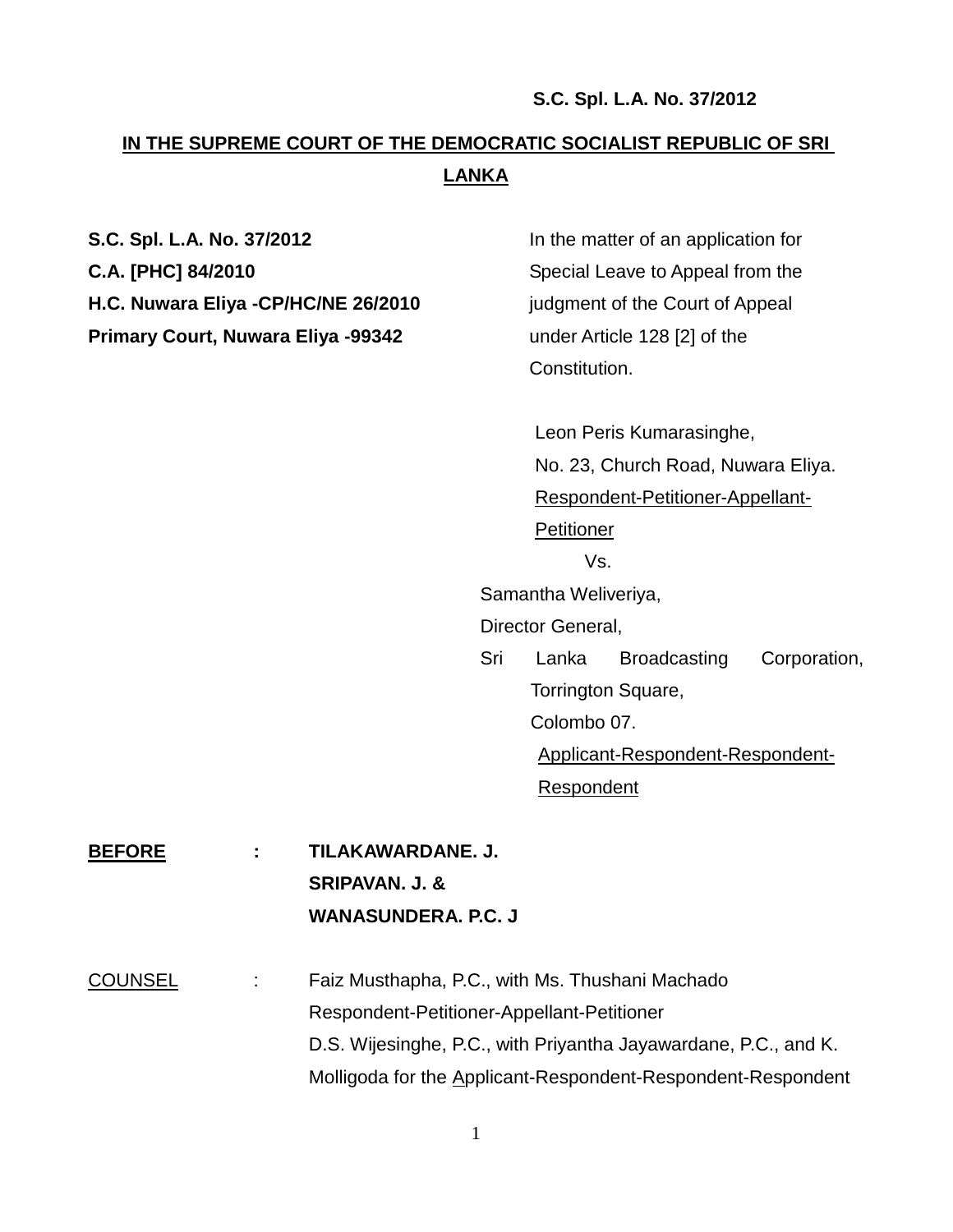instructed by Athula de Silva.

ARGUED ON : 08.11.2013

DECIDED ON : 12.11.2013

### **TILAKAWARDANE. J.**

Having heard the submissions of the respective Counsel in this case we see no reason to grant Special Leave to Appeal and the Application is accordingly dismissed.

The next matter that requires consideration of this Court is the award of costs. There are several salient matters in this case which have been drawn to our attention during the arguments and the narrative that was unfolded by the respective Counsel.

S.C (S.P.L) L.A No. 37/2012 (hereinafter referred to as the Present Supreme Court Case) was an Application for Special Leave that arose out of the decision by the Magistrate's Court of Nuwara Eliya in Case No. 99342, dated 16.06.2010. This Court finds it imperative to narrate the manner in which the Present Supreme Court Case developed out of the Judgment dated 16.06.2010 in Case No. 99342 in order to ascertain the costs to be awarded.

This Case, heard by the Magistrate's Court of Nuwara Eliya, concerned an Order of Ejectment pursued by the Sri Lanka Broadcasting Corporation [hereinafter referred to as the Respondent] in terms of **Section 5** of the *State Lands [Recovery of Possession] Act No. 7 of 1979* as amended, which was granted by the Learned Magistrate on 16.06.2010. Aggrieved and dissatisfied by this Order, the Respondent-Petitioner-Appellant-Petitioner (hereinafter referred to as the Petitioner) had admittedly filed two actions: a direct Appeal bearing No. CP/HC/NE/42/2010(A) to the High Court of the Central Province Holden at Nuwara Eliya [hereinafter referred to as the High Court] on 17.06.2010, and a separate Revision Application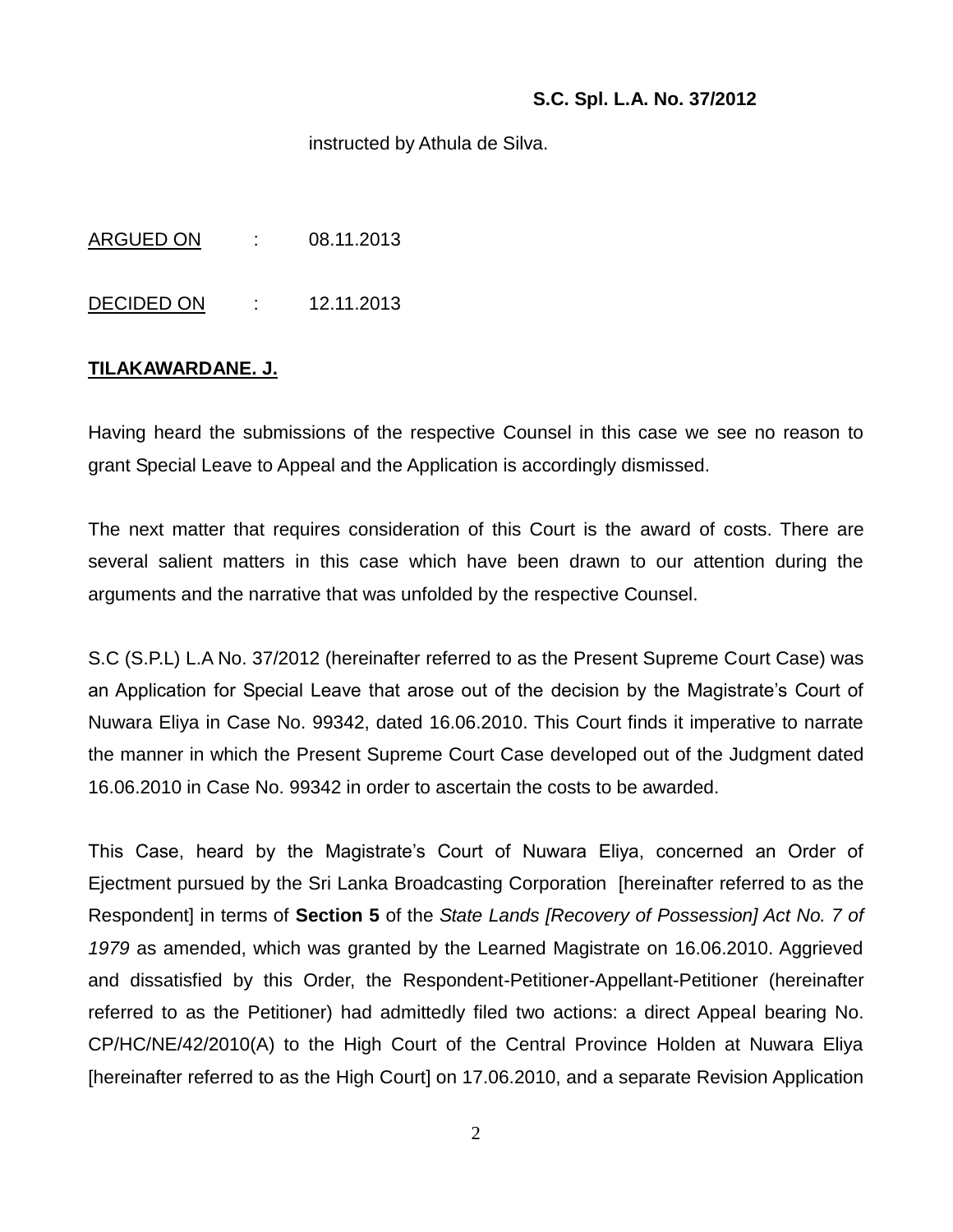bearing No. CP/HC/NE/26/2010(R) which was filed on 21.06.2010 [however, it was dated 17.06.2010] before the same court, which also requested Court to grant interim relief. In considering the Revision Application, Court rejected the request for interim relief on 30.06.2010. With regard to CP/HC/NE/42/2010(A), Court dismissed the Appeal on 13.10.2010 and further refused an Application praying for Leave to Appeal to the Supreme Court from the said dismissal on 03.11.2010.

Furthermore, it has been brought to the attention of this Court that a direct Appeal to the Supreme Court against the order dismissing Petition to Appeal Application bearing No. CP/HC/NE/42/2010(A) has been filed on 14.10.2010 [However, it was dated 13.10.2010], which the Petitioner admitted to have filed erroneously and withdrew the said direct Appeal on 29.10.2010. In the Revision Application bearing No. CP/HC/NE/26/2010(R), the existence of the direct Appeal CP/HC/NE/42/2010(A) was not disclosed to the Court by the Petitioner. The Revision Application was subsequently dismissed on 17.09.2010. Dissatisfied with this Order, the Petitioner instituted an Appeal to the Court of Appeal bearing No. CA (PHC) 84/2010 on 29.09.2010 [however, the Petition is dated 23.09.2010], praying for an order to set aside the Order for Ejectment and to set aside the order dismissing the Revision Application. CA (PHC) 84/2010 was dismissed by the Court of Appeal on 17.02.2012 subsequent to which the Petitioner filed an Application on 27.02.2012 before this Court praying for Special Leave to Appeal.

It is also noteworthy that the Petitioner has filed a Writ Application bearing No. HC/NE/Writ/01/2009 on 14.12.2009 challenging the Notice to Quit filed by the Competent Authority dated 27.11.2009. It is noted by this Court that if there was a challenge as to whether the land was state land or not it should have been filed (by way of a Writ) in accordance with the statutory provision contained in **Section 9** of the *State Lands Recovery of Possession Act No. 7 of 1979* as amended. Be that as it may, the Petition filed in the Writ Application was amended by the Amended Petition filed on 16.03.2010, and was later, on 08.09.2010, withdrawn by the Petitioner.

3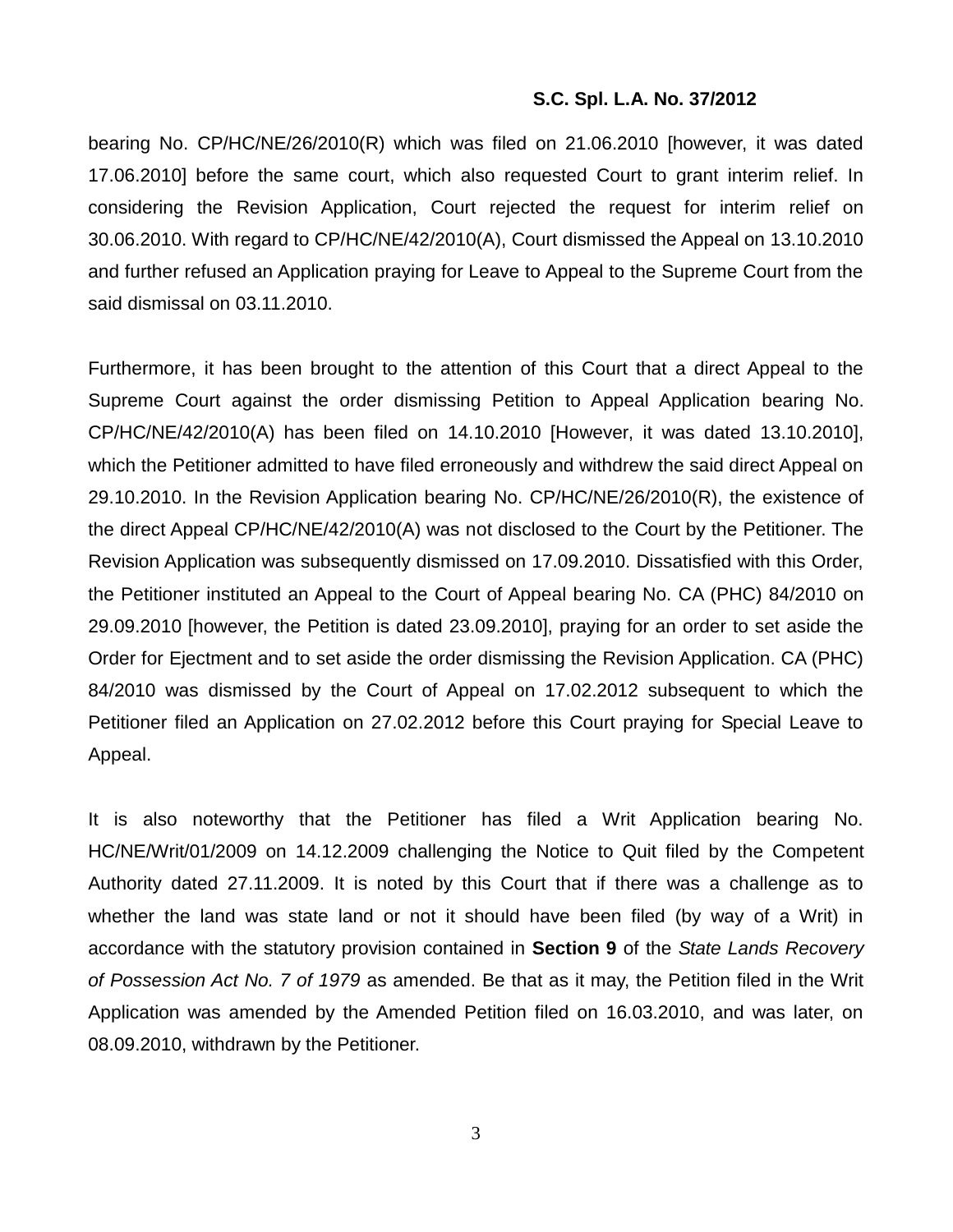Having listed out this narrative, the most pertinent issue before the Court is the matter of costs to be awarded. This Court now considers the case law where the terms 'punitive damages' and 'punitive costs' are used synonymously. The fundamental role of punitive damages, as enunciated in **Wilkes v. Woods (1964)** *(98 ER 489)* is that they are 'Designed not only as a satisfaction to the injured person, but likewise as a punishment to the guilty, to deter from any such proceedings for the future.' In awarding said costs, the Court takes into account the plethora of actions that has arisen from the Order of the Learned Magistrate and focuses on punitive costs in particular. With regard to such punitive costs, the Supreme Court of U.S.A. in **Smith v. Wade (1983)** *(461 U.S. 30)*, noted that the primary justification for such an award is punishment and to deter similar actions in the future. This Court further notes the cases of **Kwan v Kaplan (2012)** *(ZAGPJHC 36)* and **Mohapi and Others v Magashule and Others (2007)** *(ZAFSHC 45)*, where it was held that a punitive costs order would serve a dual role: to hold the Petitioner accountable and to serve as a mark of the disapproval and displeasure of the Court with regard to the conduct of the Petitioner.

Such damages have been granted under several circumstances as follows in foreign jurisdictions: in **Makuwa v Poslson (2007)** *(3 SA 84) (TPD)*, the Court awarded punitive damages for wilfully ignoring court procedure while in **Khan v Mzovuyo Investments (Pty)**  Ltd (**1991)** *[\(3 SA 47\)](http://www.saflii.org/cgi-bin/LawCite?cit=1991%20%283%29%20SA%2047) (TK),* punitive damages were awarded for instituting proceedings in a haphazard manner and in **Washaya v Washaya (1990)** *(4 SA 41) (ZH)*, such damages were awarded for presenting a case in a misleading manner. This Court makes further reference to the established decision of the House of Lords in **Rookes v. Barnard (1964)** *(UKHL 1)* that influenced the Indian Case of **Rustom K. Karanjia and Anr. v Krishnaraj M.D. Thackersey and Ors (1970)** *(72 BOMLR 94*), which held that punitive damages (in tort actions) were restricted to when the plaintiff is injured by the oppressive, arbitrary or unconstitutional action by the executive and when the defendant's conduct has been calculated to make a profit for himself.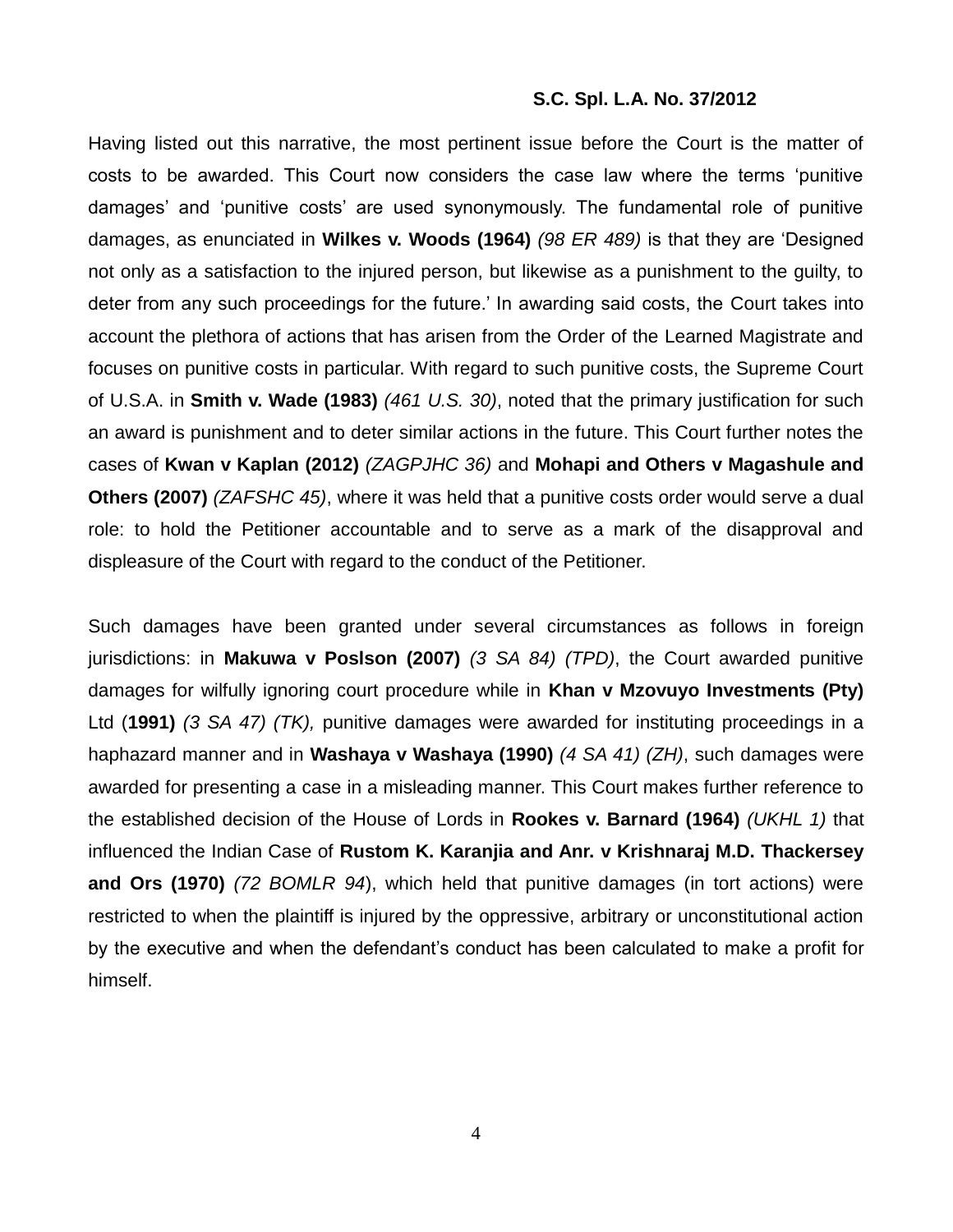In deciding whether to award such punitive costs, the Court considers the manner in which an Appeal was made from the decision of the Learned Magistrate when there was no right of Appeal as **Section 10(2)** of the *State Lands (Recovery of Possession) Act No. 7 of 1979*  clearly states the following:

"*No Appeal shall lie against any order of ejectment made by a Magistrate under subsection (1)".*

The Court notes this conduct to constitute a willful ignorance of Court procedure, for two simultaneous Applications in the form of a Petition of Appeal and a Revisionary Application were filed, when there was clearly no right of Appeal. As held in **Gunarathna v. Thambinayagam (1993)** *(2 SLR 355*), the right of Appeal is a statutory right which must be expressly created and granted by Statute. Therefore, given that a statutory provision which explicitly allows for an Appeal does not exist and instead, the relevant Act includes a provision that explicitly disallows it, this Court finds sufficient grounds to grant punitive damages.

Furthermore, the appropriate remedy for a party that is dissatisfied with a Notice to Quit is to institute a Writ Application. However, though the Petitioner instituted such an Application bearing No. HC/NE/Writ/01/2009 on 14.12.2009, he withdrew the same on 08.09.2010. The Notice to Quit cannot now be challenged by the Petitioner via collateral proceedings as he has waived his right to challenge the said Notice by withdrawing the Application. I have to emphasize that a relief that has been waived by the Petitioner cannot be taken up subsequently in other proceedings as this would amount to an abuse of the process of Court. Such a course of action on the part of the Petitioner not only impedes the due administration of justice but undermines the work of the Courts as well. Thus, this Court finds sufficient grounds to grant punitive costs.

Court also takes into account the plethora of Appeals and actions that have been instituted in the High Court, the Court of Appeal and the Supreme Court, in particular the two parallel proceedings by way of an Appeal bearing No. CP/HC/NE/42/2010(A) and a Revision Application bearing No. CP/HC/NE/26/2010(R), notwithstanding the Writ Application bearing

5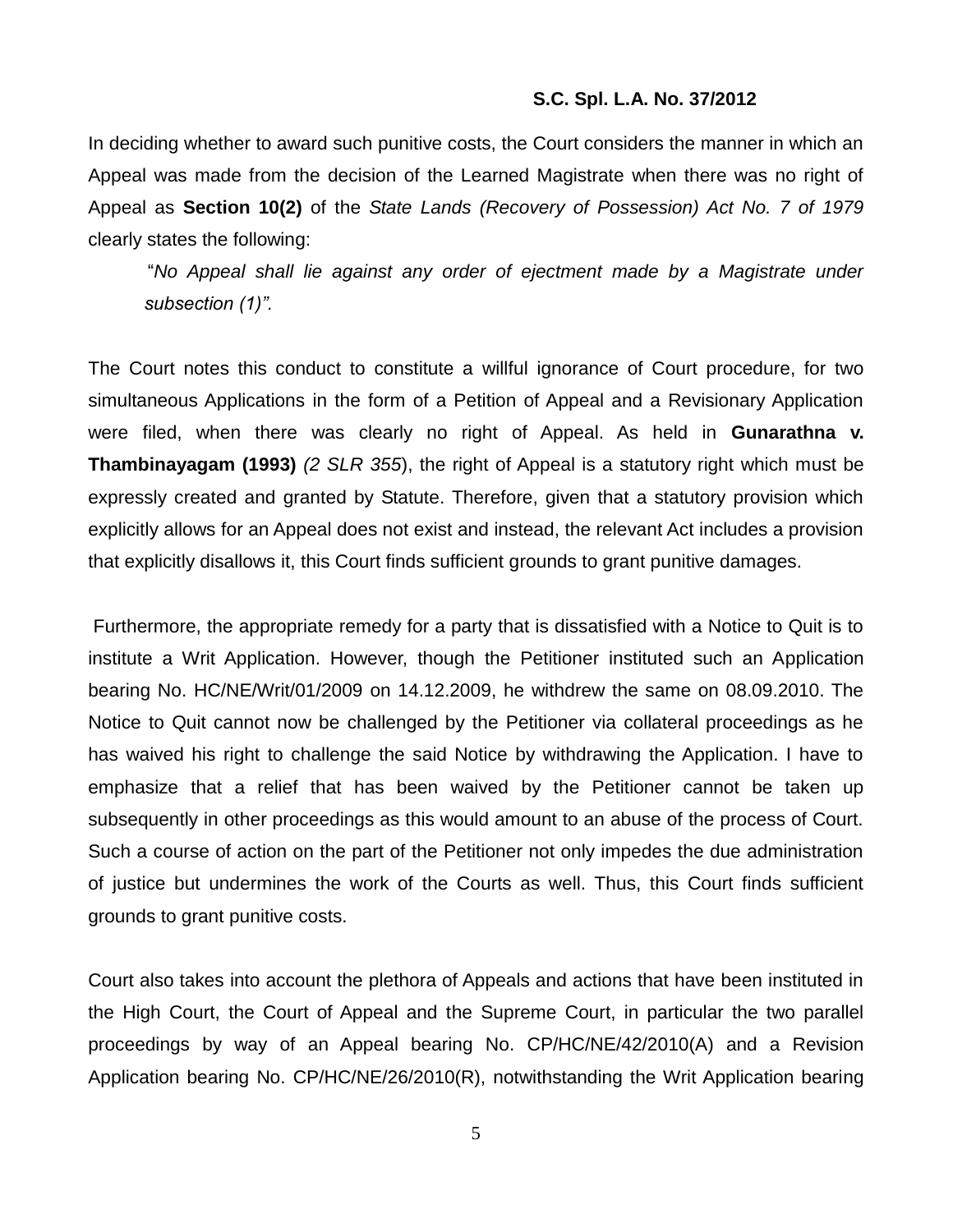No. HC/NE/(Writ)/01/2009 and the direct Appeal to the Supreme Court filed before the High Court, and notes the haphazard manner in which action has been instituted. This Court further notes that when the Petition of Appeal [CA (PHC) 84/2010] was filed before the Court of Appeal, the Appeal bearing No. CP/HC/NE/42/2010(A) was still pending before the High Court. Thus, two separate Appeal Applications were pending before two separate Courts simultaneously, though both arose from the same Order of Ejectment, thereby squandering valuable time and resources available to the legal system and this Court feels that this too justifies the awarding of punitive costs.

This Court is further perturbed to note that when the Revision Application bearing No. CP/HC/NE/26/10(R) was filed, the Appeal bearing No. CP/HC/NE/42/2010(A) has not been adverted to even in the Jurisdictional Note though reference was made to the aforesaid Writ Application CP/NE/Writ/01/2009. Thus, the Petitioner invoked both the Appellate and Revisionary jurisdiction of the High Court in respect of the same Order for Ejectment made by the Magistrate's Court. Had this been adverted to by the Counsel appearing in Court for the Petitioner, as is the normal practice, the Revision Application and the Appeal could have been combined and heard together and disposed of in one and the same order thus avoiding a plethora of actions through which the Petitioner appears to have abused the process of Court. The failure to disclose the parallel Petition of Appeal filed in the High Court becomes all the more evident as, on page 7 of the Petition of Appeal filed in the Court of Appeal dated 23.09.2010, the Petitioner has admitted that he had failed to disclose the fact that an Appeal had been filed. He furthermore stated that '*The Appeal Petition had been filed simultaneously with this Revision Application in the Magistrate's Court and it was not numbered nor signed by the Magistrate at that time when this Revision Application was tendered and therefore unable to mention in the Petition, was not considered by the Learned Judge although such submissions were made by the Counsels for the Appellant*.' However, in fact the Revision Application had been filed 4 days after the filing of the Appeal. No document whatsoever was tendered to this Court to explain why the Petitioner had waited till 23.09.2010 to disclose for the first time the fact of filing simultaneous Appeal and Revision Applications to Court. This conduct of misleading the Court constitutes yet another ground upon which an award of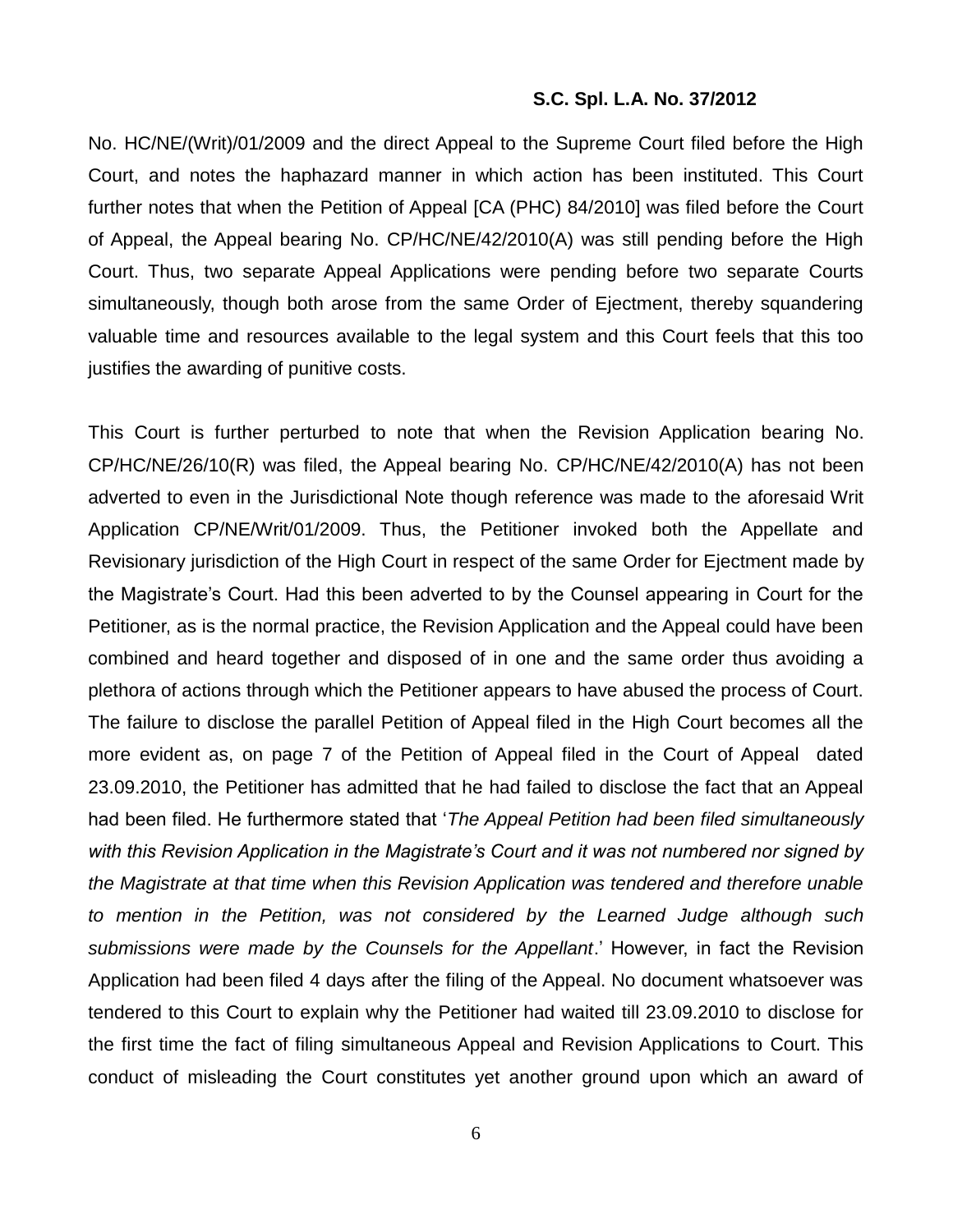punitive costs is justified.

What is apparent to the Court is a blatant abuse of the process of Court by the Petitioner by filing multiple actions that has caused an unnecessary delay in the deliverance of justice, a poor allocation of the resources at the Court's disposal and involving the Respondents in an unnecessarily costly and time consuming exercise which arose out of an Order of Ejectment from which no Appeal can be sustained in the first place.

The Court notes that the time has come for the Supreme Court to affirmatively determine the utility of punitive costs with the primary view of deterrence. The decision to award punitive damages is consistent with similar decisions in foreign jurisdictions including [but not limited to] the Indian Case of **Reliance Mobile v Hari Chand Gupta (2006)** *(CPJ 73 NC)*, where punitive damages were awarded, for the production of a false affidavit, with the intention of preventing such actions in the future and **Polye v Papaki and Another [2001]** *(1 LRC 170*), where the Supreme Court of Papua New Guinea determined that the jurisdiction of the Supreme Court was invoked without reasonable cause and amounted to a misconduct on the part of the Appellant which resulted in unnecessary expenditure by the Respondents and granted punitive damages accordingly.

This Court cannot over emphasize the need to appropriately deal with litigants who attempt to abuse the process of Court and thereby cause unnecessary delay and costs to other parties in order to ensure that, in the future, litigants will not be tempted to indulge in such illconceived practices. Thus, considering the conduct of the Petitioner and the fact that he has abused the process of Court by filing several applications in different Courts at different times without vacating from the land and premises in question for more than three years, we direct the Petitioner to pay a sum of Rs. 200, 000 as costs to the Director General, Sri Lanka Broadcasting Corporation within a period of one month from today.

The Court also feels that such an award would further mark the displeasure of the Court with regard to the reprehensible conduct of the Petitioner and would serve as a powerful deterrent